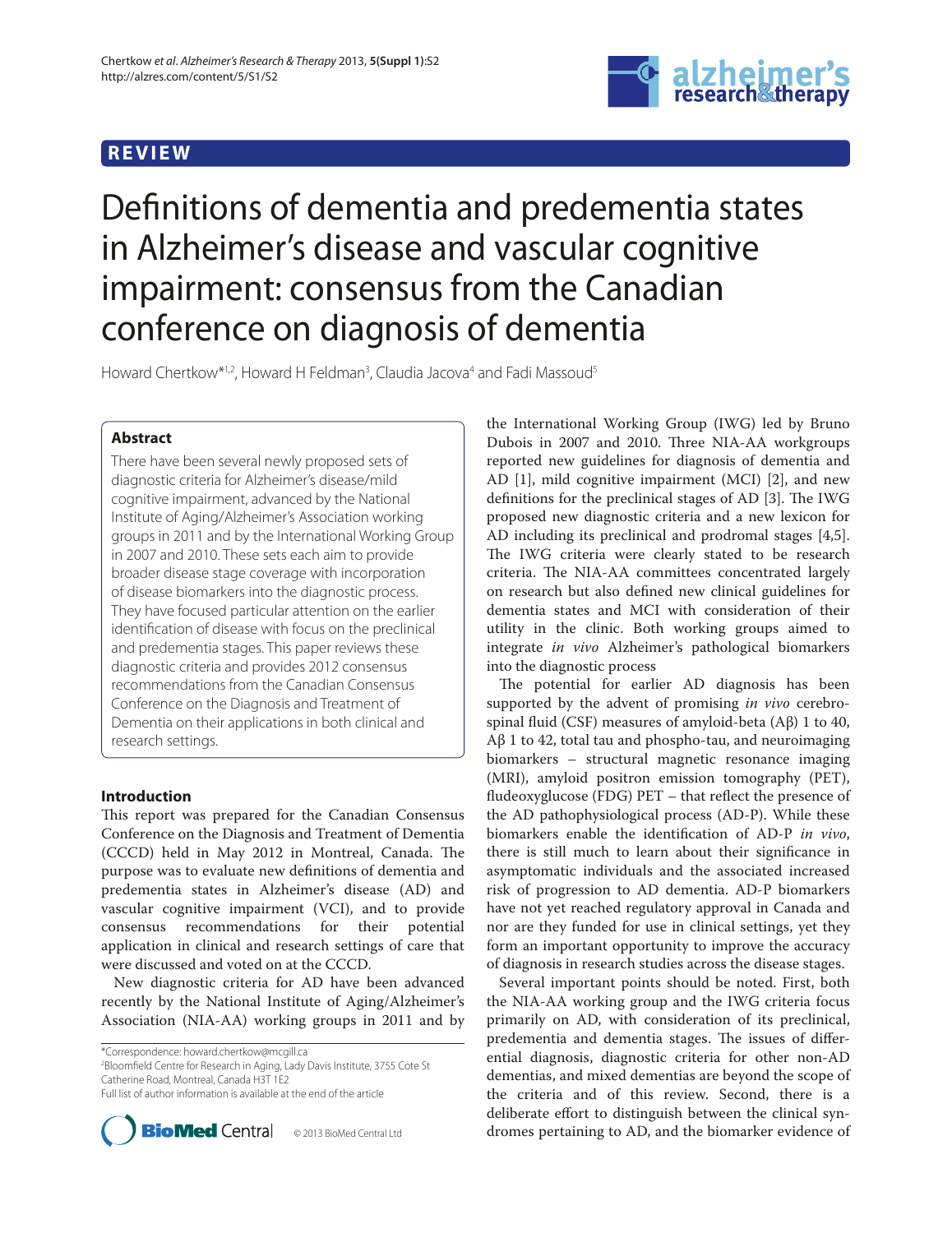its pathologic process (AD-P). Other articles in this CCCD supplement will further address the developmental issues pertaining to AD-P biomarkers, while this paper focuses more centrally on clinical syndromes pertaining to AD. Third, within AD-P biomarkers, pre-eminence is given to amyloid pathology, given its early presence as a molecular neuropathological disease marker and the associated hypothesis that therapeutic strategies to enhance its clearance could be preventive if administered early enough in the disease process [6,7]. One must note that these models are evolving as conceptual frameworks and are still largely hypothetical at the present time.

This paper also includes a section on VCI. The American Heart Association and the American Stroke Association (AHA/ASA) recently formed a working group that has issued a consensus position paper entitled 'Vascular Contributions to Cognitive Impairment and Dementia' in 2011 [8]. This new proposed diagnostic framework was considered sufficiently comprehensive to warrant consideration for the Fourth CCCD.

### **The syndrome of dementia**

Dementia is typically defined as a clinical syndrome of cognitive decline that is sufficiently severe to interfere with social or occupational functioning. It remains an anchor point of reference within the revised AD diagnostic criteria proposals. Routine clinical practice shows that the cognitive and functional changes of dementia are typically accompanied by changes in behavior and in personality, but these have not become core criteria as they have been considered heretofore to lack sufficient diagnostic specificity.

Dementia has been and remains a clinical diagnosis, in which laboratory or imaging tests as yet provide only supportive diagnostic evidence. Diagnosis includes a careful history. In specialist practice, this is often done using a semi-structured interview with an informant (for example, the Clinical Dementia Rating scale [9]) although a wide variety of assessment approaches exist. Diagnosis also involves a detailed medical and neurological examination, and a formal mental status examination including bedside cognitive testing. Brief assessment tools are often used (for example, the Montreal Cognitive Assessment [10]) whereas in some referral centers extensive neuropsychological testing is used as an ancillary diagnostic aid. Structured or informal functional assessment is used to establish the presence and severity of functional disability.

Dementia diagnoses are most commonly based on the *Diagnostic and Statistical Manual of Mental Disorders*, 4th edition, text revised criteria [11-13], which require impairment of memory and at least one of the following domains: language, praxis, gnosis, or executive functioning. These impairments need to be sufficiently severe to impair social or professional life, and must not occur as a consequence of a delirium, or be caused by another medical, neurological or psychiatric condition. One should note that memory impairment, although present in most people with dementia, is not an essential requirement; rather, at least two cognitive domains must be impaired, and of course the other criteria must be met. The presence of dementia without a dominant memory complaint has been demonstrated in large cohorts of patients with dementia [14,15].

The 2011 NIA-AA revised core clinical criteria for dementia advance the clinical framework where dementia can be diagnosed when cognitive or behavioral symptoms meet the following [1]:

- 1. They interfere with the ability to function independently at work or at usual activities.
- 2. They represent a decline from prior levels of functioning and performing.
- 3. They are not explained by delirium or major psychiatric disorder.
- 4. Cognitive impairment is detected and diagnosed through a combination of history-taking from the patient and a knowledgeable informant and of an objective cognitive assessment, either a bedside mental status examination or neuropsychological testing. Neuropsychological testing should be performed when the routine history and bedside mental status examination cannot provide a confident diagnosis.
- 5. The cognitive or behavioral impairment involves at least two of the following domains:
	- (a) Impaired ability to acquire and remember new information – symptoms include repetitive questions or conversations, misplacing personal belongings, forgetting events or appointments, and getting lost on a familiar route.
	- (b) Impaired reasoning and handling of complex tasks, poor judgment – symptoms include poor understanding of safety risks, inability to manage finances, poor decision-making ability, and inability to plan complex or sequential activities.
	- (c) Impaired visuo-spatial abilities symptoms include inability to recognize faces or common objects or to find objects in direct view despite good acuity, and inability to operate simple implements or orient clothing to the body.
	- (d) Impaired language functions (speaking, reading, writing) – symptoms include difficulty thinking of common words while speaking, hesitations, and speech, spelling and writing errors.
	- (e) Changes in personality, behavior or comportment – symptoms include impaired motivation, initiative, increasing apathy, loss of drive, social withdrawal, decreased interest in previous activities, loss of empathy, compulsive or obsessive behaviors, and socially unacceptable behaviors.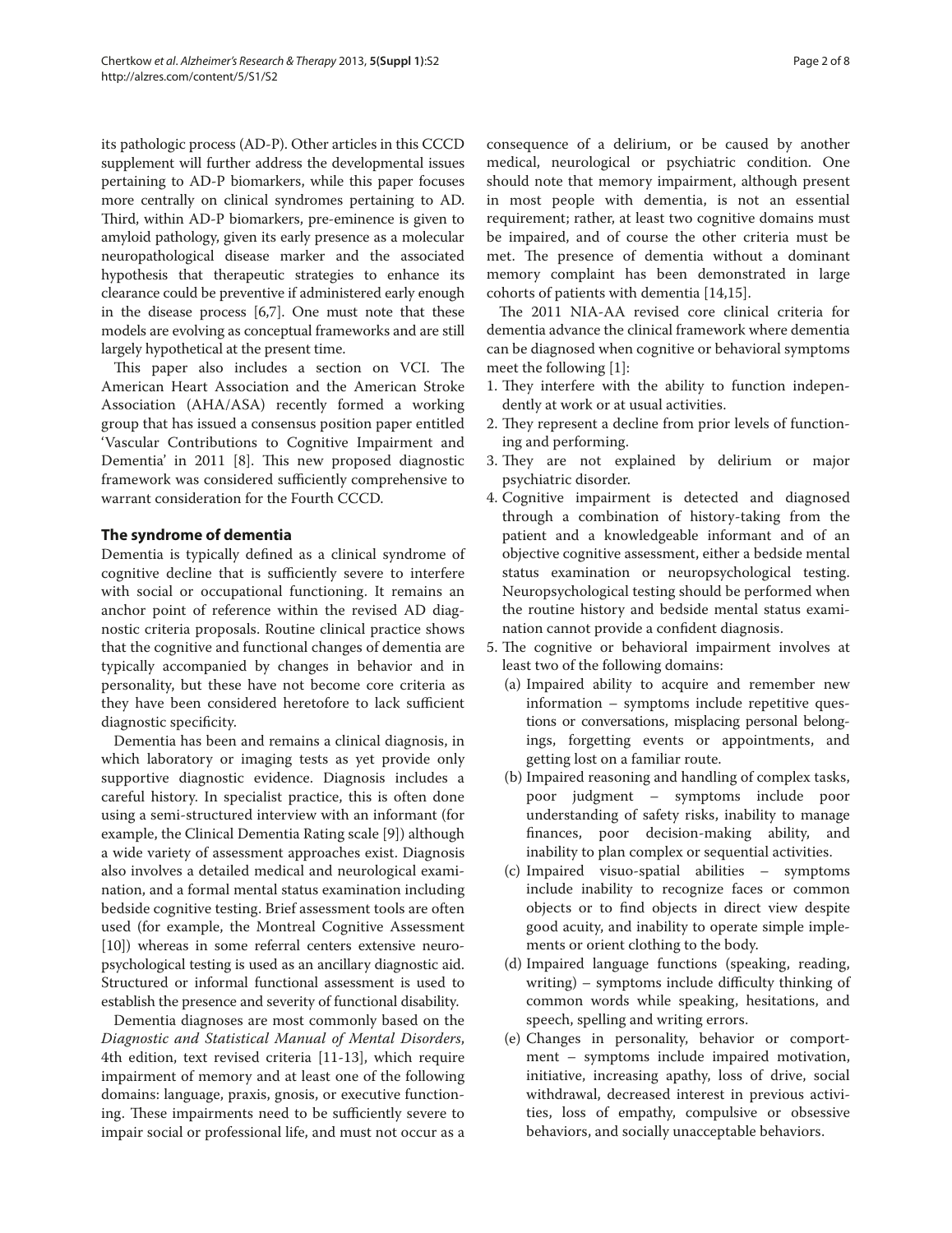These NIA-AA clinical criteria were designed to be flexible enough to be used by both general healthcare providers without access to neuropsychological testing, advanced imaging and CSF measures as well as researchers and those at specialty clinics

### **Proposals adopted at the Fourth CCCD**

We recommend the adoption of the criteria for dementia proposed by the 2011 NIA-AA working group.

### **Alzheimer's disease dementia**

The clinical diagnosis of AD dementia has traditionally rested on a two-step process: identifying the presence of dementia and then a clinical pattern of AD conforming to the 1984 National Institute of Neurological and Communicative Disease and the Alzheimer's Disease and Related Diseases Association criteria [16]. Indeed, the National Institute of Neurological and Communicative Disease criteria have been the diagnostic standard for more than 25 years, with many validation studies against neuropathological gold standards having been performed [17]. The current NIA-AA criteria propose some revisions to the National Institute of Neurological and Communicative Disease framework. In addition to the clinically determined probable and possible AD diagnosis that have been used until now, a third grouping of 'probable or possible AD with biomarker evidence of AD-P' has been added [1]. The use of biomarkers to enhance certainty of AD is described presently as useful in three circumstances: investigational studies, clinical trials, and optionally where the biomarkers are available and deemed appropriate by the clinician. We will discuss this important third category at length below and in the other papers of the consensus conference.

Within the revised probable AD dementia grouping there is recognition that there are both amnestic and nonamnestic presentations that can be clinically identified. The amnestic presentation, which is most common, has both impairment in memory function as well as in a second cognitive domain, while the less common nonamnestic presentations can include progressive visuospatial impairment, syndromes of predominant frontal/ executive dysfunction, or language impairments with prominent naming difficulties. Individuals diagnosed as probable AD by the previous criteria remain probable AD by the current revised criteria.

The diagnostic designation of possible AD continues to include individuals with atypical course or clinical features including the presence of concomitant cerebrovascular disease, manifestations of dementia with Lewy bodies (including visual hallucinations, fluctuations or parkinsonian features) or the presence of another neurological or psychiatric disease comorbidity, or medication use that could be contributing to the dementia.

The third category of 'probable or possible AD with biomarker evidence' includes either evidence of brain amy loidosis with low CSF Aβ 42 or positive PET amyloid imaging or, alternatively, downstream evidence of neuronal degeneration or injury with evidence of elevated CSF tau (total tau and/or phosphorylated tau); decreased FDG uptake on PET in the temporo-parietal cortex; or disproportionate atrophy on structural MRI in the medial, basal and lateral temporal lobe, and medial parietal cortex. This biomarker evidence is proposed to increase the certainty that the basis of the clinical dementia syndrome is the AD-P. Given that these biomarkers have not yet been approved for diagnostic use by most regulatory or paying authorities in Canada, their use will be restricted in the near term to research studies. At the same time, it must be acknowledged that in a few centers and provinces (for example, Quebec) the biomarkers are already available in certain circumstances for specialist physicians.

### **Proposals adopted at the Fourth CCCD**

We recommend the adoption of the recommendations concerning probable and possible AD dementia core clinical diagnostic criteria proposed by the 2011 NIA-AA working group.

# **Mild cognitive impairment and prodromal Alzheimer's disease**

There is overwhelming evidence that MCI is a risk state for progression to AD dementia. The development of AD-P biomarkers has supported a more refined clinicobiological definition of this at-risk state. Both the NIA-AA working group and the IWG have undertaken to integrate biomarkers into the diagnostic formulation of this condition. The NIA-AA group has conceptualized their approach around MCI due to AD, with the presence of AD-P biomarkers increasing the probability of progression to AD dementia. The IWG has taken a different view that a characteristic clinical presentation of AD in the predementia stage (prodromal AD), supported by the presence of one or more AD-P biomarkers, is sufficient to diagnose AD. While there are currently no proven therapies to influence the longer term outcomes of these conditions, both definitions support the research of predementia AD interventions, both pharmacological and nonpharmacological. We will review each proposal in detail below.

# **The International Working Group definition of prodromal Alzheimer's disease**

The IWG has taken the view that 'the term "Alzheimer's Disease" should … encompass the whole spectrum of its clinical course, from earliest specific clinical symptoms, to dementia' ([5], p. 1120). Importantly, this allows a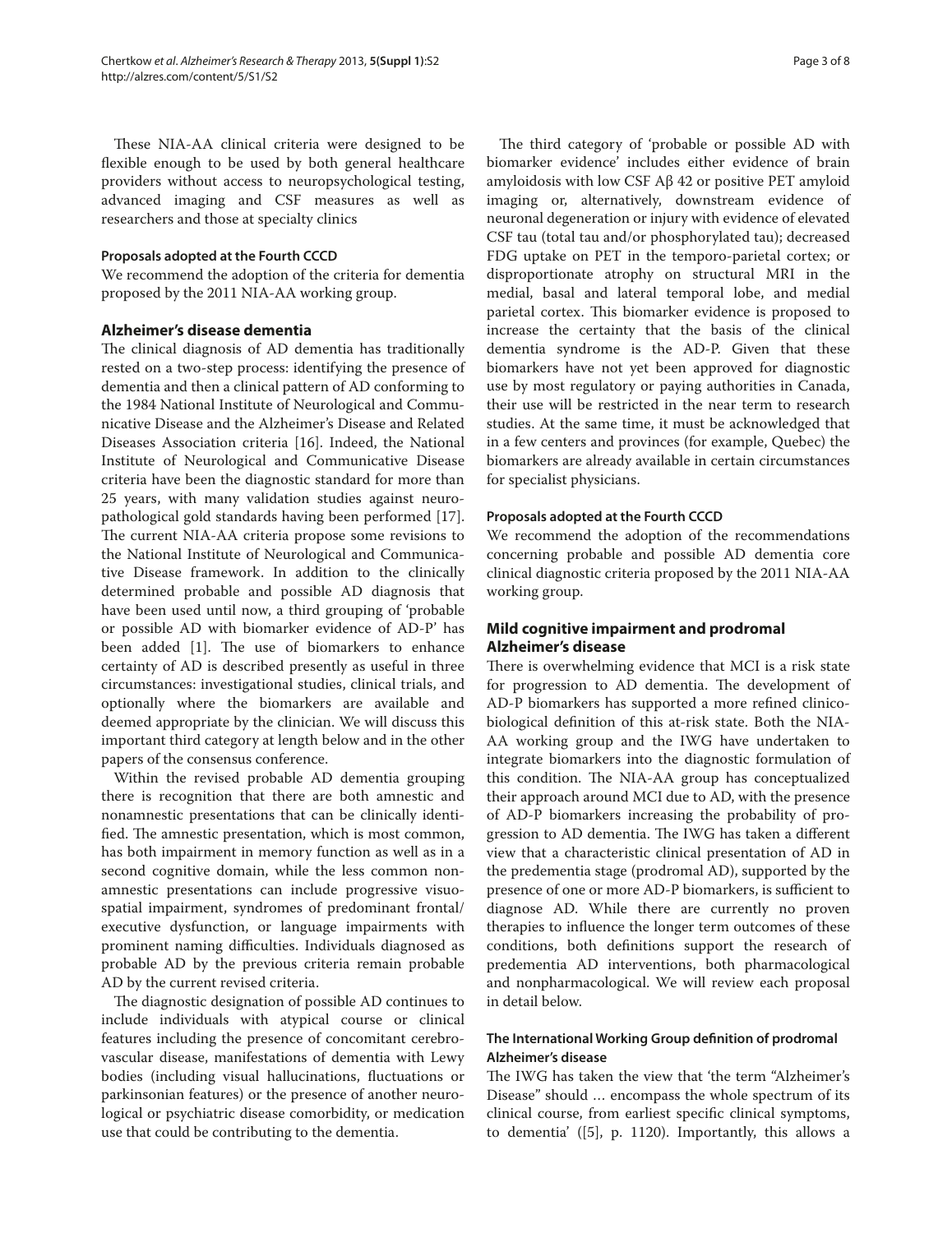diagnosis of AD independent of a diagnosis of dementia. Prodromal AD would be the predementia stage of AD, in which there is a typical AD-type clinical amnestic phenotype, along with positive  $AD-P$  biomarker(s). The clinical amnestic phenotype includes the presence of definite impairment on specified memory tests that control for encoding and where there is a failure to normalize recall with cuing (for example, impaired performance on the Free and Cued Selective Reminding Test). There needs to be supporting evidence of at least one abnormal AD-P biomarker for a patient to be reclassified from MCI (a risk state) to prodromal AD (a stage of AD). Alternatively, atypical AD can be diagnosed in its prodromal stages when a known phenotype of AD (posterior cortical degenera tion, logogenic aphasia, or frontal behavioral variant) is supported by one or more abnormal AD-P biomarkers. AD dementia transition occurs when cognitive symptoms become sufficiently severe to interfere with social functioning and instrumental activities of daily living [4,5]. The prodromal phase of the disease describes the predementia stage and AD dementia describes the later stages.

### The NIA-AA definition of mild cognitive impairment due to **Alzheimer's disease**

The NIA-AA group has taken a different approach, applying a four-step process to establish the framework for a diagnosis of MCI due to AD [2]. They characterize the first step as establishing the presence of MCI, building on the published literature of the past 15 years. The second step involves the characterization of the cognitive and functional measures for assessment to establish the diagnosis. The third step considers establishing an etiological diagnosis of MCI of the AD type based on ruling out vascular, traumatic, and other medical causes of MCI, looking for evidence of progressive decline, and looking at AD genetic factors where available. The final step addresses the presence of positive biomarkers for AD-P, classifying these as biomarkers of brain Aβ protein deposition or biomarkers of downstream neuronal degeneration or injury.

In the first step, there were subtle but important specifications for the clinical core criteria for a diagnosis of MCI. There should be concern from either the individual or their informant regarding a change in cognition, compared with their previous level of functioning, with objective evidence of lower than expected performance in one or more cognitive domains. The cognitive changes would typically be 1 to 1.5 standard deviations below appropriate age and education-adjusted normative data. These ranges are guidelines and not cutoff scores. On the important issue of functional disability, within the proposed criteria there is a description of 'generally mild functional impairment for complex tasks, but basic ADLs [activities of daily living] should be preserved' ([2], p. 4). Individuals should not be diagnosed with dementia in that 'there is no evidence of a significant impairment in social or occupational functioning' ([2], p. 3) and that there should be preservation of independence in functional abilities. This important acknowledgement that persons with MCI commonly have mild problems performing complex functional tasks they were able to perform previously represents a further elaboration of a difficult area in the diagnosis: 'They may take more time, be less efficient, and make more errors at performing such activities than in the past. Nevertheless, they generally maintain their independence of function in daily life, with minimal aids or assistance'  $(2)$ , p. 3). The critical factor separating MCI and dementia (presumably AD) in the NIA-AA framework consists of the severity and extent (one versus at least two domains) of the cognitive/behavioral deficit, and consists of the presence or not of a significant degree of functional impairment. Unfortunately, despite these efforts to define the nature of the functional disability, it remains a difficult issue, depending on how performance of daily activities is assessed, the quality of the caregiver/ families' responses, and the nature of the activities that exist to interrogate.

The final step in the NIA-AA approach to MCI is the application of biomarkers within research criteria of MCI due to AD. A nomenclature is proposed where the use of biomarkers can increase the likelihood of MCI due to AD in any individual. If both Aβ and neuronal injury (tau, FDG, or structural MRI) biomarkers are positive – that is, indicating  $AD-P$  – then a high likelihood that MCI syndrome is due to AD therefore exists. If one of the two categories of biomarker is untested and the other is positive, then the likelihood is intermediate. In cases where the two results are conflicting (that is,  $\mathbf{A}\boldsymbol{\beta}$  markers suggest AD-P, but neuronal injury biomarkers do not), the results are ambiguous, or the tests have not been carried out, then the biomarkers are deemed uninformative and only MCI core clinical criteria would be met.

An important caveat has been provided by the NIA-AA group around the intended application of the MCI due to AD criteria. The core clinical criteria for MCI are designed to be applicable in all clinical settings, but the research criteria with biomarkers are currently restricted to research because of lack of standardization of biomarkers, limited experience with cutoff points for diagnosis, and limitations in access. The research criteria are designed to be 'a work-in-progress that will be updated regularly as new information becomes available'  $([2], p. 2).$ 

The NIA-AA approach to MCI appears more conservative than that of the IWG, making fewer assumptions.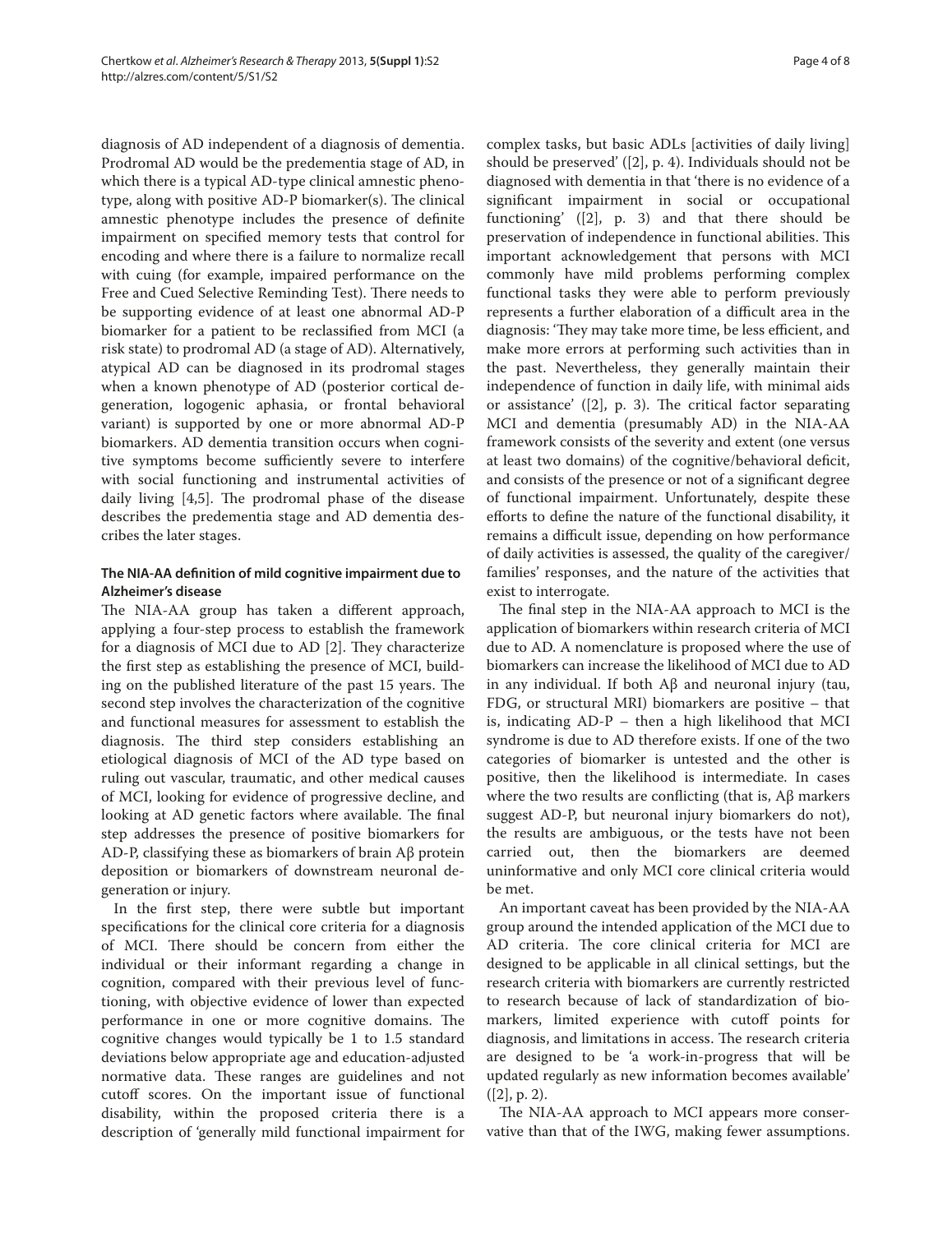We note again that IWG criteria are intended as research criteria where the NIA-AA criteria include clinical application, and are compatible with care settings where there is no access to biomarkers. When biomarker tests are not available, the core clinical criteria for MCI are deemed sufficient. Indeed, there is no suggestion that more than this should be done clinically at the present time. Even were the new MCI due to AD criteria to become used in clinical settings, the only change would be adding levels of likelihood of AD etiology in view of added biomarker information. In fact, for both AD and MCI, the core clinical criteria are separated out and given primacy. One can continue to do adequate medicine without recourse to FDG PET, amyloid imaging, structural MRI, or CSF testing.

The concept of prodromal AD in the Dubois criteria, in contrast, requires the application and cost of ancillary biomarkers. Were these criteria to be applied in clinical settings, patients might be requesting these tests prematurely given current caveats around their use. The advantage of being reclassified from MCI to a more accurate designation as prodromal AD is currently uncertain. Nevertheless, such a shift could lead to increasing referrals to specialty clinics in order to gain access to cutting edge sophisticated neuroimaging as well as CSF biomarkers. MCI remains the more clinically accessible diagnostic clinical construct at the present time.

Functional impairment remains a key dividing line between predementia and dementia states. Unfortunately, assessing functional decline is difficult, depends largely on how carefully performance of daily activities is assessed, the quality of the caregiver/families' responses, and what activities there actually exist to interrogate. Some prominent researchers such as David Bennet have suggested abandoning function questions completely and developing algorithms based on cutoff scores on normed cognitive measures to designate AD, and this appears actually to correlate as accurately with postmortem pathology [18]!

If function is preserved completely, then the individual clearly shows MCI. But how much functional impairment is necessary to be significantly impaired? Recently, Morris has argued that with the new criteria there was somehow more leeway for functionally impaired individuals to be labeled with MCI rather than dementia [19]. Morris complains that if a liberal interpretation is applied, individuals who are only mildly impaired on a range of functions might still be considered to be functionally independent, and therefore are classified with MCI. He reviewed data suggesting that indeed most mild AD subjects could be reclassified as MCI in this manner. We reject this position as overly alarmist, and consider the current suggestions to be appropriate and feasible. The authors of the NIA-AA papers stress that

'the clinical syndrome (of MCI) is almost identical to the one previously described by Petersen et al'  $(2]$ , p. 4). While functional impairment will continue to be a difficult and vague criterion, we doubt that the new description will change in the least the clinical approach to MCI and dementia diagnosis.

### **Proposals adopted at the Fourth CCCD**

We recommend the adoption of the core clinical criteria for MCI proposed by the 2011 NIA-AA working group [2].

We recommend reassessment of the utility of the concept of prodromal AD in the future when AD-P biomarkers are available, validated, and approved for use in Canada.

# **Preclinical stages of Alzheimer's disease and normal older subjects**

An important contribution of both research working groups was to open the discussion on the lexicon and approach to research with cognitively normal subjects who have abnormal AD-P biomarkers. These subjects would be hypothesized as being in the long preclinical phase of AD preceding MCI, where there is evolving AD-P, particularly Aβ peptide accumulation and initial neuronal injury. The NIA-AA working group on preclinical AD addressed this thorny but important issue, with the proposal of a draft operational research framework for detecting and staging preclinical AD [3]. They liken their proposal to preclinical disease conditions in other medical specialties – for example, carcinoma *in situ* or type II diabetes – where it is accepted that symptoms are not necessary to diagnose disease. The operational framework is based on the growing ability to detect abnormal biomarkers in individuals who might otherwise be classified as older normals. Considerable evidence indicates that there are between 20 and 40% of clinically normal older individuals who demonstrate evidence of amyloidopathy [20] and there is reason to think that positive amyloid biomarkers on imaging precede dementia by 10 to 15 years [21]. There is also a set of older individuals who show evidence of neuronal degeneration, with changes on MRI or FDG PET. There are even individuals who show both of these, along with very subtle cognitive changes but no real complaints of memory loss. These individuals do not meet the criteria for MCI.

The NIA-AA group proposes an operational research framework for staging preclinical AD. Stage 1 preclinical AD is defined as asymptomatic amyloidosis; Stage 2 is defined as asymptomatic amyloidosis accompanied by evidence of neurodegeneration (evidence of elevated CSF tau, decreased FDG uptake on PET in the temporoparietal cortex; or disproportionate atrophy on structural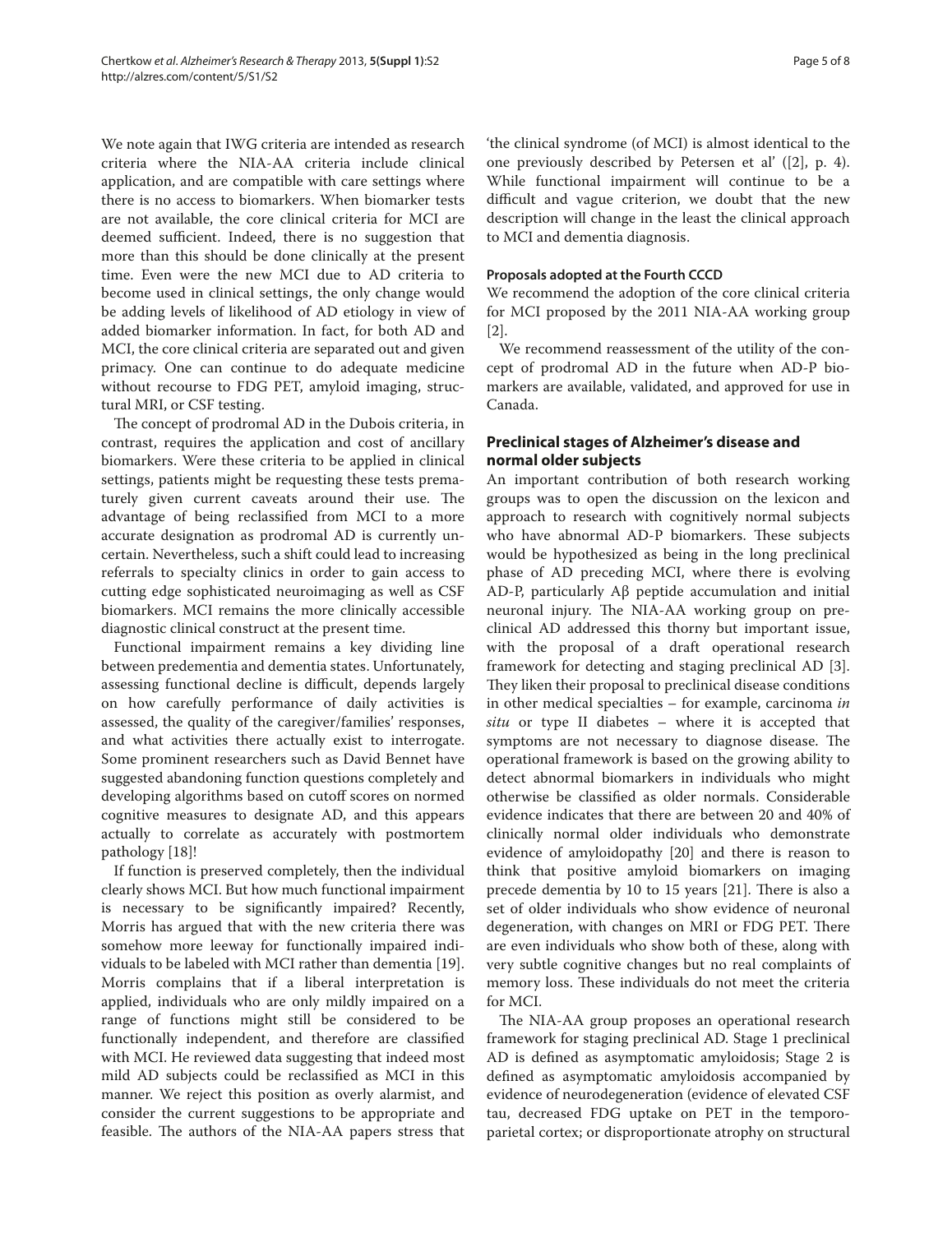MRI); and Stage 3 is defined with the same biomarker, with colleagues underscoring that the framework is for research and is not intended for clinical diagnostic purposes, and that many individuals meeting criteria for the three stages may never actually develop the clinical features of AD in their lifetime. They acknowledge that 'the definitive studies to determine whether the majority of asymptomatic individuals with evidence of AD-P are indeed destined to develop AD dementia … will likely take more than a decade to fully accomplish' ([3], p. 11).

The IWG applies the more cautious definition of asymptomatic at-risk for AD to cognitively normal individuals with positive pathophysiological markers including brain amyloidosis, and reserves presymptomatic AD for individuals identified as affected by autosomal dominant AD mutations and therefore certain to develop AD symptoms in the future [5]. This approach acknowledges explicitly that AD-P in the absence of clinical symptoms should not be seen as a disease state, and should not be diagnosed as such. Consistent with the philosophy of AD as a clinical–biological entity, the IWG would consider shifting the border between normal and disease only if there were validated very early cognitive or behavioral changes that predate the features of prodromal AD, and that co-occur with AD-P abnormalities.

#### **Proposals adopted at the Fourth CCCD**

We recommend the IWG definition of asymptomatic atrisk for AD states [5] for research purposes.

Given that the presence of brain amyloid in normal people is of uncertain significance, we propose that the CCCD discourages the use of amyloid deposition imaging in individuals without memory loss, outside the research setting. The medical community should be clear in its discussions with patients, the media and the general population that a presence of brain amyloid in normal people is of unclear significance at the present time.

### **Vascular dementia and vascular cognitive impairment**

Vascular dementia occurring with AD is common, but pure vascular dementia appears to be uncommon [22,23]. A full review of the management of dementia with a cerebrovascular component was developed in Canada in the Third CCCD and was presented by Bocti, Black, and Frank [24]. There are both conceptual and pragmatic difficulties in trying to portray vascular dementia as a distinct entity. Of the criteria now in use, the National Institute of Neurological Disorders and Stroke–Association Internationale pour la Recherché et l'Enseignement en Neurosciences criteria [22] and the Alzheimer's Disease Diagnostic and Treatment Centers criteria [25] have been especially influential but each set has limitations. In practice, most criteria are insensitive [26] and different sets of criteria give differing estimates of who has vascular dementia [26,27]. Vascular lesions are found in many dementia patients, including those with other wise classical AD, where they are often detected only by routine neuroimaging. On the contrary, patients with only vascular pathology as the cause of their dementia have been uncommon in many series [28,29]. Most patients have mixed pathology, so that patients with vascular lesions commonly have evidence of other neuro degenerative disorders [30]. One should also note that many patients with positive imaging do not have a stroke history, implying a high occurrence of silent strokes.

Against this background, the proposal to consider moving the concept from vascular dementia to one of VCI appears justified  $[31,32]$ . This led the AHA/ASA to form a working group that has issued a consensus position paper entitled 'Vascular Contributions to Cognitive Impairment and Dementia' in  $2011$  [8]. This consensus position paper proposes diagnostic criteria for VCI as well as several recommendations regarding neuro imaging, nonpharmacological and pharmacological management at different stages of the clinical spectrum. According to the AHA/ASA paper, VCI should include all stages of cognitive disorders associated with cerebrovascular disease, from mild symptoms to overt dementia: 'Simply put, VCI is a syndrome with evidence of clinical stroke or subclinical vascular brain injury and cognitive impairment affecting at least 1 cognitive domain'  $([8],$ p. 4). The practical diagnostic approach presented has the merit of being independent from the specific underlying cerebrovascular process (cardioembolic, atherosclerotic, ischemic, and so forth). Diagnostic criteria are proposed for vascular dementia (probable and possible) and for vascular MCI (probable, possible, and unstable).

Based on cognitive testing of a minimum of four cognitive domains (executive function, memory, language, and visuo-spatial functions), the diagnosis of dementia requires a decline on at least two domains, sufficient to interfere with functioning. Probable vascular dementia requires the presence of a clear temporal relationship between a cerebrovascular event and cognitive impairment or a clear relationship between the severity and pattern of cognitive impairment and neuroimaging evidence of subcortical cerebrovascular disease. The diagnostic criteria for possible vascular dementia are fulfilled if there is no clear relationship between cognitive impairment and cerebrovascular disease, if the information available is insufficient or clinical symptoms preclude assessment, or if there is evidence of a concomitant neurodegenerative process that may contribute to the cognitive impairment. These criteria do not require the traditional stepwise progression of cognitive impairment associated with multi-infarct dementia, and they are not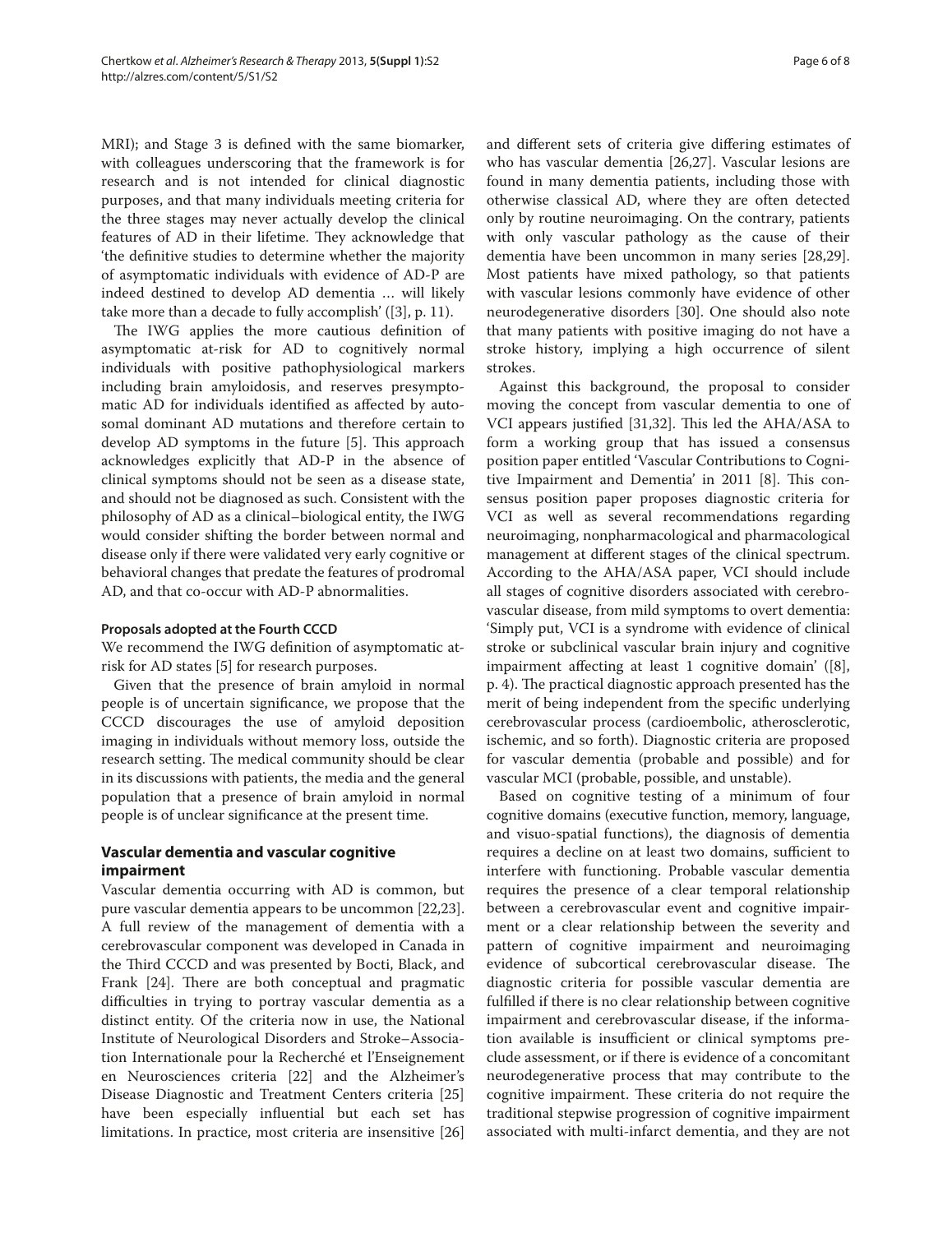conditional on memory impairment being present. The diagnostic criteria for probable and possible vascular MCI parallel those of probable and possible vascular dementia, with the important exception that instrumental activities of daily living should be normal or only mildly impaired. Interestingly, the ASA/AHA introduced the concept of unstable vascular MCI to account for individuals whose impairment may revert to normal during follow-up.

#### **Proposals adopted at the Fourth CCCD**

We recommend the 2011 ASA/AHA recommendations for the diagnosis of VCI [8].

#### **What is missing? What is needed in the future?**

This paper has focused on the new diagnostic formulations of AD that support the earlier identification of disease based on biomarker integration. There is currently an emerging belief in the field that the failure to make progress in therapeutics of the disease is arising from interventions that occur too late in the processed pathophysiological process. The emergence of biomarkers that identify the pathology of AD ahead of its symptomatic expression may in future allow the potential for studies directed at earlier intervention, including those directed at prevention of AD/dementia.

The time may now be here to reconceptualize the functional impairment criteria for AD diagnosis given some of the significant decade-long challenges of defining the right amount of impairment. Defining functional impairment cutoff points is very difficult, and even assessing function in many cases is unworkable, given its significant social and gender context. This is clearly an area that requires further work.

Outside AD are the considerations of the status of mixed dementia versus pure AD and vascular dementia. In the clinic, the majority of older patients have some evidence of vascular as well as neurofibrillary pathology, and if we had (or will have in the future) better imaging techniques this fraction would probably rise. The McKhann group paper proposes designating etiologically mixed presentations of AD as a form of possible AD dementia, and the IWG refers to mixed AD for such individuals [4,5]. However, clear emphasis remains on pure AD as the major diagnosis because its pathological footprint remains most accessible. Other researchers consider that this approach should be turned on its head and mixed pathology considered the usual state [33], particularly in older individuals [26,34]. As Richards and Brayne state in a recent *British Medical Journal* editorial: 'It is timely to interrogate the term Alzheimer's Disease. In older age groups, AD seems to be a diffuse clinical syndrome representing the gradual accumulation of multiple pathologies, arising from multiple interlocking

risk factors over the life course. The term Alzheimer's syndrome seems more appropriate'  $(33)$ , p. 865). This alternative approach bears empirical consideration and assessment in the future.

#### **Abbreviations**

Aβ, amyloid beta; AD, Alzheimer disease; AD-P, Alzheimer disease pathophysiological process; AHA, American Heart Association; ASA, American Stroke Association; CCCD, Canadian Consensus Conference on the Diagnosis and Treatment of Dementia; CSF, cerebrospinal fluid; FDG, fludeoxyglucose; IWG, International Working Group; MCI, mild cognitive impairment; MRI, magnetic resonance imaging; NIA-AA, National Institute of Aging/Alzheimer's Association; PET, positron emission tomography; VCI, vascular cognitive impairment.

#### **Competing interests**

The authors declare that they have no competing interests.

#### **Acknowledgements**

HC is supported by the Canadian Institutes of Health Research.

#### **Declarations**

This article has been published as part of Alzheimer's Research & Therapy Volume 5 Supplement 1, 2013: Background documents to the 4th Canadian Consensus Conference on the Diagnosis and Treatment of Dementia (CCCDTD4). The full contents of the supplement are available online at http://alzres.com/supplements/5/S1.

Publication charges for the supplement were funded by the Canadian Consensus Conference on the Diagnosis and Treatment of Dementia (CCCDTD). Although residual conference funds used include contributions from pharmaceutical companies, no commercial organization has been involved in the selection of participants, choice of topics, preparation of background papers or recommendations. In kind support was also provided by the Canadian Dementia Knowledge Translation Network, and the offices of Drs Serge Gauthier (McGill University), Christopher Patterson (McMaster University) and Howard Chertkow (McGill University), whose role as Guest Editors involved the coordination of the project without involvement in the journal's standard peer review process which applied for all articles.

#### **Author details**

1 Department of Neurology and Neurosurgery, McGill University, Montreal, Canada. <sup>2</sup>Bloomfield Centre for Research in Aging, Lady Davis Institute, 3755 Cote St Catherine Road, Montreal, Canada H3T 1E2. <sup>3</sup> Division of Neurology, Faculty of Medicine, University of British Columbia, UBC Hospital, S192-2211 Wesbrook Mall, Vancouver, Canada V6T 2B5. 4 Divis ion of Neurology, Faculty of Medicine, University of British Columbia, UBC Hospital, 2211 Wesbrook Mall, Rm 152, Vancouver, Canada V6T 2B5. <sup>5</sup>Department of Medicine, Centre Hospitalier de l'Université de Montréal, 1560 rue Sherbrooke Est, Montreal, Canada H2L 4M1.

#### Published: 8 July 2013

#### **References**

- 1. McKhann GM, Knopman DS, Chertkow H, Hyman BT, Jack CR Jr, Kawas CH, Klunk WE, Koroshetz WJ, Manly JJ, Mayeux R, Mohs RC, Morris JC, Rossor MN, Scheltens P, Carrillo MC, Thies B, Weintraub S, Phelps CH: The diagnosis of dementia due to Alzheimer's disease: recommendations from the National Institute on Aging and the Alzheimer's Association workgroup. Alzheimers Dement 2011, 7:263-269.
- 2. Albert MS, Dekosky ST, Dickson D, Dubois B, Feldman HH, Fox NC, Gamst A, Holtzman DM, Jagust WJ, Petersen RC, Snyder PJ, Carrillo MC, Thies B, Phelps CH: The diagnosis of mild cognitive impairment due to Alzheimer's disease: recommendations from the National Institute on Aging and Alzheimer's Association workgroup. Alzheimers Dement 2011, 7:270-279.
- 3. Sperling RA, Aisen PS, Beckett LA, Bennett DA, Craft S, Fagan AM, Iwatsubo T, Jack CR Jr, Kaye J, Montine TJ, Park DC, Reiman EM, Rowe CC, Siemers E, Stern Y, Yaffe K, Carrillo MC, Thies B, Morrison-Bogorad M, Wagster MV, Phelps CH: Toward defining the preclinical stages of Alzheimer's disease: recommendations from the National Institute on Aging and the